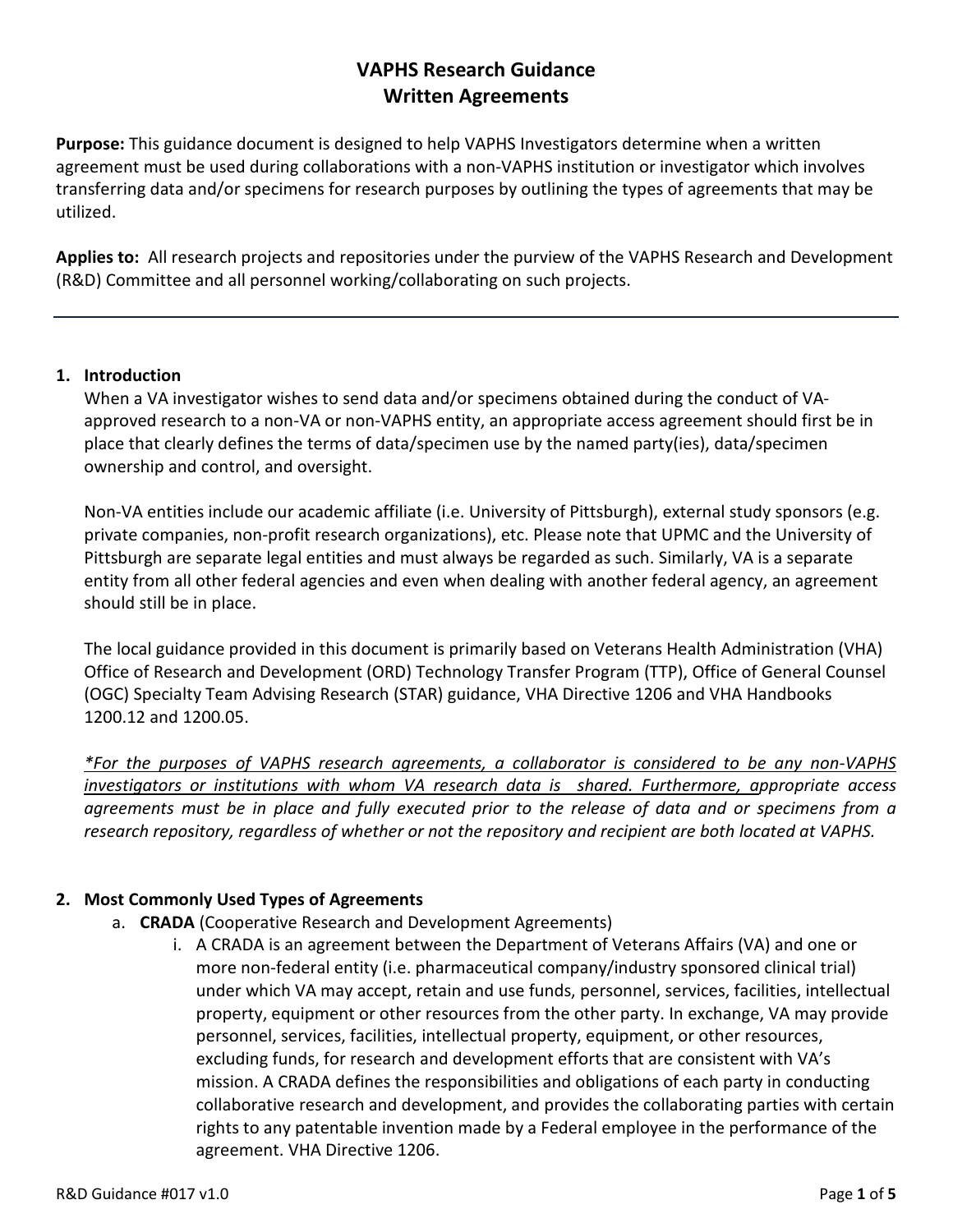- ii. The Veterans Research Foundation of Pittsburgh (VRFP) facilitates the CRADA process when funding for VAPHS activities will be provided through the VRFP. This is the most common way that CRADAs are executed.
	- 1. When funding for the VAPHS activities are not administered through the VRFP, the Research Office should be contacted for additional guidance.
- iii. To initiate a new CRADA, the VAPHS Investigator must provide the following information to the VRFP (if funded through VRFP) or the Research Office (if funded through the University of Pittsburgh or unfunded):
	- 1. Name(s) and contact information of VAPHS PI
	- 2. Name(s) and contact information of external collaborator(s)
	- 3. Title of study
	- 4. Detailed Scope of Work (SOW) or protocol that clearly and thoroughly delineates the work to be conducted by VA investigators on VA time. Note: this is very important for the VA legal review. If anything is unclear, the VA legal review could be delayed.
	- 5. Answers to the following questions:
		- a. What will VA receive from the sponsor/collaborator under the agreement (data? Money? Study drug/device?)
		- b. What will VA provide to the other entity? (data?)
		- c. Will the data provided by VA to the sponsor/collaborator under this agreement be identifiable or de-identified (e.g., all 18 HIPAA identifiers are removed) prior to transmission?

The VRFP contact is Jennifer.Dalton@va.gov. The VAPHS Research Office contact is [Janelle.Altman@va.gov.](mailto:Janelle.Altman@va.gov) Once all of the information above has been provided, the VRFP or VAPHS Research Office will contact OGC to start the CRADA discussion and review.

- b. **RDUA** (Research Data Use Agreement)
	- i. The RDUA is a VAPHS document that should be used for the transfer of data collected from human subjects, clinical studies, or laboratory experiments for research projects from a VAPHS Investigator to a non-VA person or entity who is serving as a contractor or collaborator on the PI's VA-approved protocol. The RDUA covers requirements associated with a combined Data Use Agreement/Data Transfer Agreement (DUA-DTA) as referenced in VHA Handbook 1200.12. The RDUA does not cover funding exchange, and normally stipulates that VA retains ownership of any transferred data.
	- ii. There may be circumstances when use and ownership of VA data are described in another type of written agreement. If your collaboration/project already has another written agreement in place (e.g. CRADA), please contact the VAPHS Research Office to determine if you need an RDUA as well.
	- iii. An RDUA must be in place prior to data being released from a repository.
	- iv. To initiate an RDUA, the VAPHS Investigator must complete the [RDUA template,](http://vhapthsqlirb/VAIRBProd/Doc/0/TLIAAOK1G2D450VRF3C8BJJRF3/RDUA_v1.0_RD%20App%206.27.17_propsect.pdf) and submit the completed agreement with the project application. The RDUA template can be found on the VAPHS Research website and on ProSPECT.
		- 1. For collaborations involving a human subjects research project, Investigators must complete the RDUA template and upload it to the project's ProSPECT application.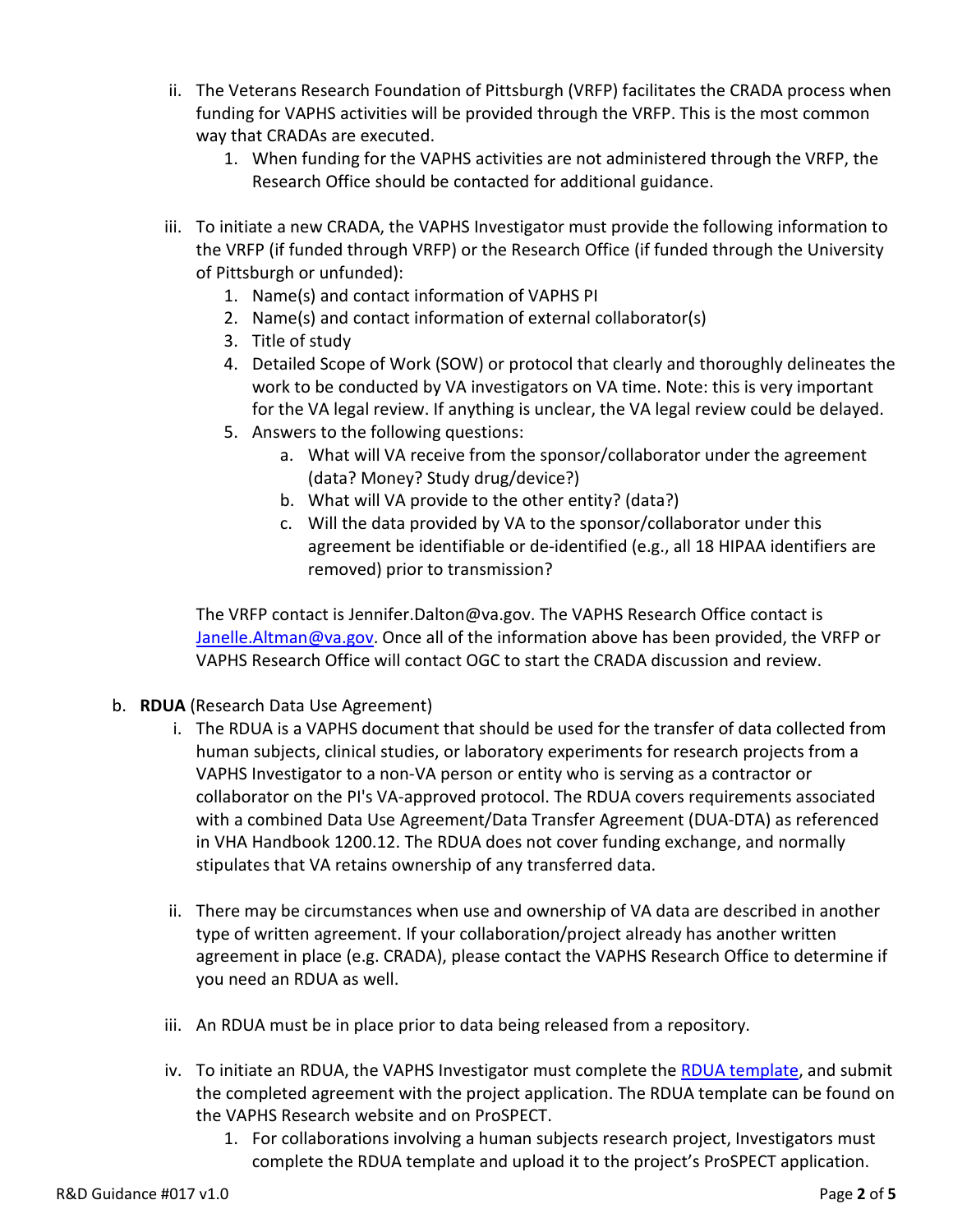- a. The IRB will review the RDUA to ensure consistency with the protocol, informed consent document, and HIPAA authorization (if applicable).
- c. **RWA** (Research Written Agreement)
	- i. The RWA is a VAPHS document to be used when only aggregate and/or other analytic output of VA research data are being shared/transferred from a VAPHS investigator to a non-VA collaborator or entity.
	- ii. The RWA cannot be used if the share/transfer of data is associated with a repository.
	- iii. The RWA cannot be used for the release of private health information, individually identifiable information/coded, or de-identified information.
	- iv. The RWA cannot be used for collaborations involving a contracted service.
	- v. To initiate an RWA, the VAPHS Investigator must complete the [RWA template](http://vhapthsqlirb/VAIRBProd/Doc/0/4RFE8B1GG6KK39KQO590IQ6R18/RWA_v1.0_RD%20App%206.27.17_prospect.pdf) and submit the completed agreement with the project application. The RWA template can be found on the VAPHS Research website and on ProSPECT.
		- 1. For collaborations involving a human subjects research project, Investigators must complete the RWA template and upload it to the project's ProSPECT application.
			- a. The IRB will review the RWA to ensure consistency with the protocol, informed consent document, and HIPAA authorization (if applicable).
- d. **MTA** (Basic Material Transfer Agreement)
	- i. The Basic Material Transfer Agreement (MTA) is for use with non-profit or academic recipients only. It is not for use where the provider or recipient is a for-profit organization or company. It is not for use when the research material will be used for screening, production or sale. The MTA may only be used when VA is the recipient or provider of material and no intellectual property (patent) rights are transferred. If VA is the recipient of a material and the provider would like a commitment of intellectual or patent rights, please use the MT CRADA. Only unmodified MTAs may be approved locally and signed by the ACOS for Research (i.e., VA legal review and MCD signature would not be required). Please contact the Research Office for questions about MTAs.
	- ii. Other MTAs VA prefers to use the Basic Material Transfer Agreement described above, but it is also permissible to use a Material Transfer Agreement template provided by the recipient or provider-company or organization. The Material Transfer Agreement must go through legal review. The Uniform Biological Materials Transfer Agreement (UBMTA) is one example of a common MTA that is used by many organizations.
	- iii. An MTA must be in place prior to biospecimens being released to another facility.
	- iv. To initiate an MTA, the VAPHS Investigator should visit th[e VAPHS Research website](http://www.pittsburgh.va.gov/Research) to review the VAPHS R&D MTA Policy #016 and must complete the MTA template. Once completed, the template should then be sent to [Dana.Roolf@va.gov](mailto:Dana.Roolf@va.gov) in the Research Office.
		- 1. Note: Individuals listed on an MTA must complete any applicable trainings (e.g. shipping dry ice and/or biological hazards training) prior to submitting the MTA template to Ms. Roolf. The VAPHS research website also describes relevant [training](https://www.pittsburgh.va.gov/Research/docs/Training-Requirements.pdf)  [requirements.](https://www.pittsburgh.va.gov/Research/docs/Training-Requirements.pdf)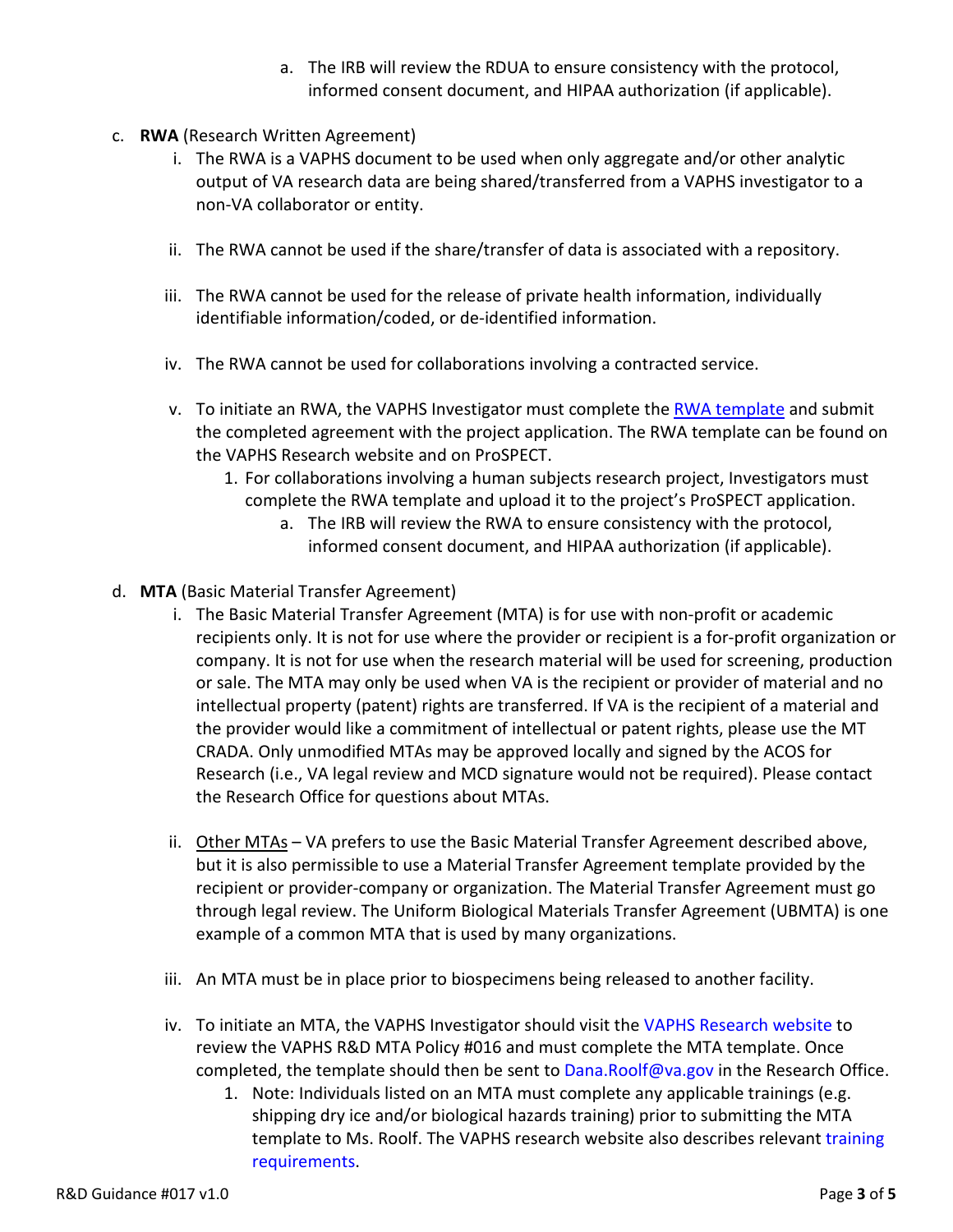## **3. Frequently Asked Questions**

*For determining which type of written agreement to use when collaborating with a non-VAPHS individual or entity*:

- a. Does the collaboration involve sharing/transferring data?
	- i. If a VAPHS data repository is being utilized, an RDUA must be in place.
	- ii. If the collaboration involves data (which are not in aggregate or analytic output forms) collected from human subjects, clinical studies, or laboratory experiments for research projects from a VAPHS Investigator to a non-VAPHS person or entity, an RDUA must be used.
	- iii. If the collaboration involves human subjects data which are in aggregate or analytic output forms only, an RWA must be used.
	- iv. If the collaboration involves reuse of human subjects data, this must be detailed in the approved consent documents.
- b. Does the collaboration involve transferring biospecimens?
	- i. If the collaboration involves a VAPHS biorepository and a VAPHS investigator, the transfer/sharing of those biospecimens must be describe in the IRB approved protocol.
		- 1. If the biospecimens are being released from a VAPHS biorepository to a non-VAPHS investigator, and MTA must be used.
	- ii. If the collaboration involves transferring of biospecimens or the utilization of a VAPHS biorepository with a non-VAPHS investigator, an MTA must be used.
		- 1. If the collaboration is with a pharmaceutical company or other non-federal entity, then a combined MTA & CRADA may be used. In this instance, please contact the VAPHS Research Office or the VRFP (as applicable) for additional guidance.
	- iii. If the collaboration involves reuse of human subjects biospecimens, this must also be detailed in the approved consent documents.
- c. Does the collaboration involve a contracted service (e.g. Pitt's MRRC)?
	- i. If funding for the contracted service is not being facilitated through a CRADA with the VRFP, please contact the VAPHS Research Office to discuss contracting requirements. In limited circumstances, it may be possible that a contract fulfills the requirements in VHA Handbooks 1200.05 and 1200.12. If your project involves a contract, please contact the Research Office for guidance.
- d. Will VA data be created or stored at the collaborator's institution? (e.x. data created from MRI scans conducted at UPMC for research as part of a VAPHS protocol)
	- i. Use an RDUA, and ensure compliance with VAPHS R&D Policy #017, Research Information Protection Program and VHA Handbook 6500.
- e. My collaboration involves a human subject research project. Where should I list my collaborator(s) and upload my written agreement in ProSPECT?